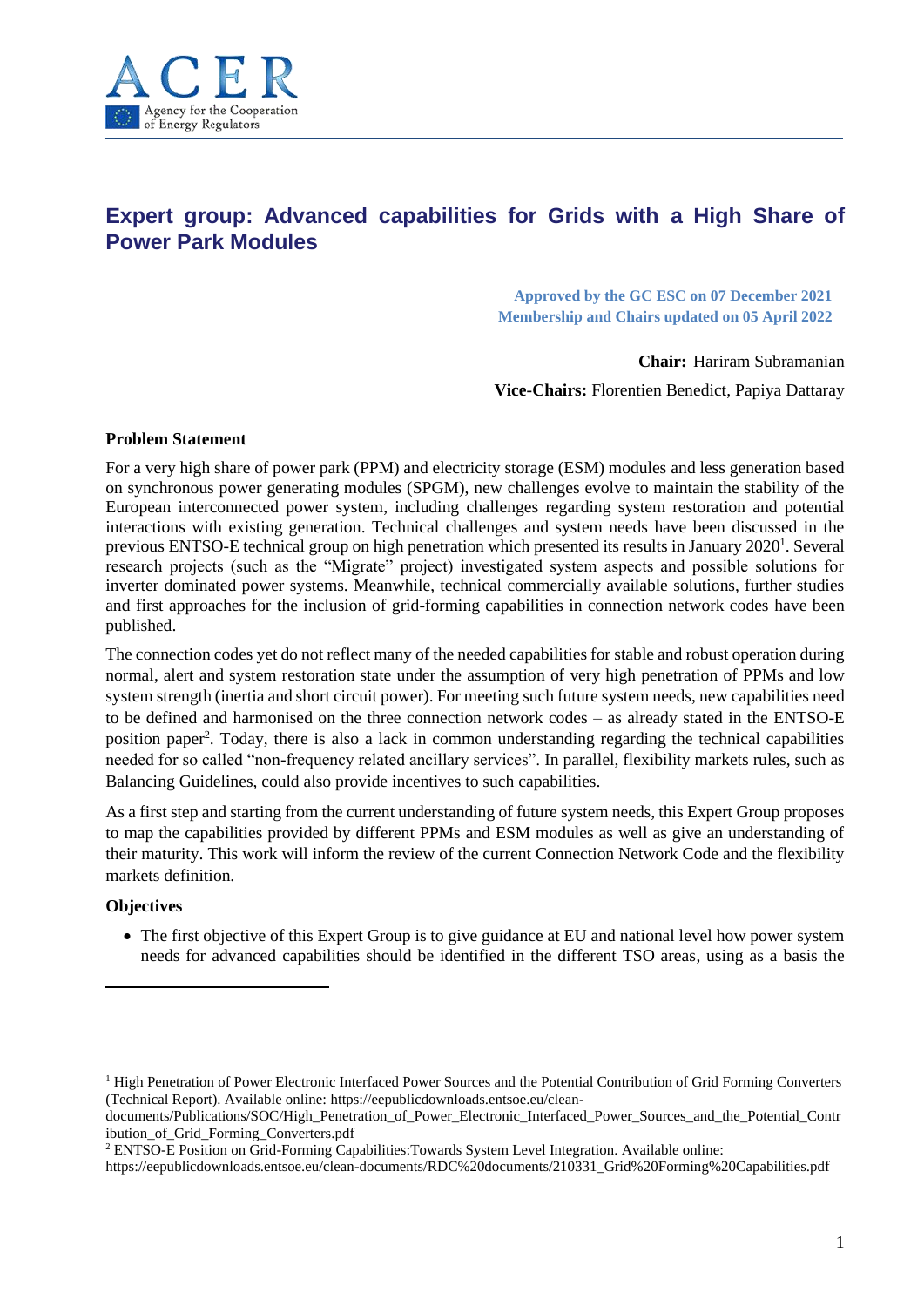

Report "High Penetration of Power Electronic Interfaced Power Sources and the Potential Contribution of Grid Forming Converters".

- The second objective is to identify all capability options that could satisfy these system needs and to provide commonly agreed definition about which of these capabilities fall under the "grid-forming category". In doing so, the Expert Group shall describe the potential interactions with existing synchronous generation<sup>3</sup>, based on experience and existing work. To prepare a consistent set of capabilities needed in future, the EG should provide the technical input for the capabilities needed to provide "steady state voltage control, fast reactive current injections, inertia for local grid stability, short-circuit current, black start and island operation" paralleling ENTSO-E and national market design/CEP implementation discussions.
- The third objective is to provide an overview on the technology readiness level of the capabilities of power park modules, HVDC-Systems, electricity storage modules and other relevant equipment (such as FACTs / Statcoms / Grid Booster…).
- Finally, the connection network codes serve as a platform for the description and harmonisation of capabilities<sup>4</sup>. The fourth objective of this Expert Group is to technically sharpen the description of such capabilities and recommend their inclusion on the relevant articles of the connection network codes (RfG, HVDC and DC) needed in power systems with a high share of power electronic interfaced resources where the system strength is low (in terms of inertia and low short circuit power). This includes the system's normal, alert and restoration state. As provided the RfG today, the recommendation regarding the relevant articles in the RfG shall include a classification whether the capabilities can be optional or should be mandatory for Power Generating Modules or Electricity Storage Modules.

## **Legislative background**

Commission Regulation (EU) 2016/631

Commission Regulation (EU) 2016/1447.

Commission Regulation (EU) 2016/1388.

## **Task description**

- Review system needs e. g. building on the work published in the technical report "High Penetration" of Power Electronic Interfaced Power Sources and the Potential Contribution of Grid Forming Converters", and further resources.
- Review existing requirements in the implementation of the connection network codes especially for handling electrical power systems with high DER penetration as part of a gap analysis

<sup>&</sup>lt;sup>3</sup> such as SSTI (Sub-Synchronous Torsional Interactions) according to the results of the Expert Group ISSM (Interaction Studies and Simulation Models) especially under grid conditions of low short-circuit-power.

<sup>4</sup> Market related aspects on the implementation and costs should not be the focus of this EG.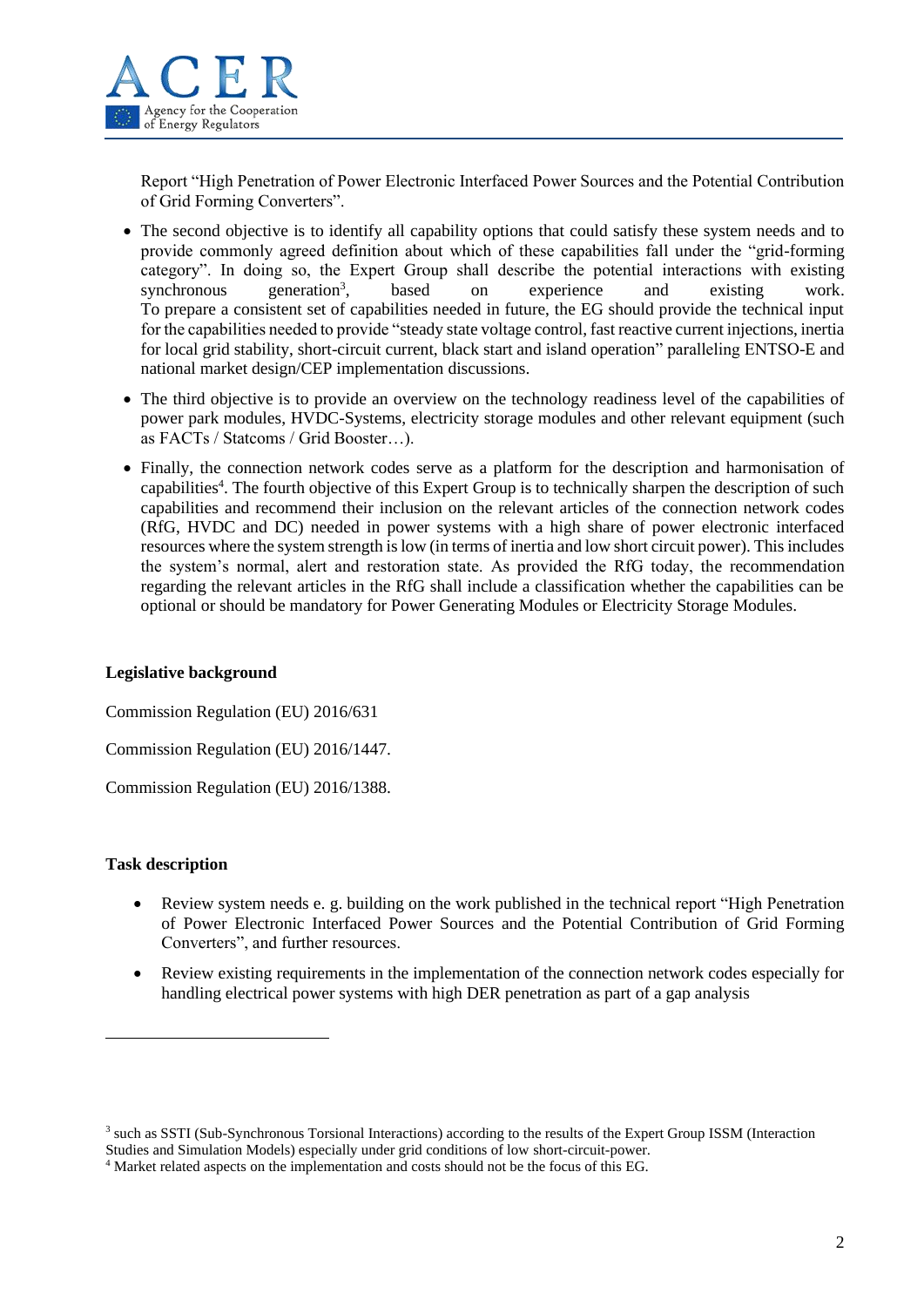

- Define capabilities needed for grids with a high share of Power Park Modules. The work shall start on the "Class 3" capabilities (suited for 100% inverter-based generation) provided in the report of the ENTSO-E technical group on high penetration, but updated with any further relevant input regarding system needs and recommendations on "Class 2" capabilities. In doing so, the EG shall provide an indication on how to verify the compliance of the proposed capabilities either by means of simulation models or tests, preferably based on existing approaches.
- Identify and review publications of relevant technologies (e. g. power park modules, electricity storage modules, other relevant equipment (e. g. fully integrated network components or V2G-Applications) and their potential capabilities to serve the system needs identified
- Identify issues, hurdles and work to be done based on the assessment of technology readiness
- Define a road map that will present how various technologies will bring the required technology readiness level (TRL) for such capabilities
- Provide recommendations on future work and if applicable propose recommendations on new or existing articles of the NC RfG, NC HVDC and NC DC according to the results and observations of the technical assessment

## **Deliverables**

• Report to the GC ESC on the findings of the group regarding the tasks and  $-$  if possible – propose amendments to Articles of the NC RfG, highlighting minimum requirements where necessary

## **Timing**

estimated 9 months from April 2021.

## **Team (update 1.04.2022)**

The following nominations to participate in EG ACPPM have been received (name and association):

| <b>Name</b>            | <b>Representation at GC ESC</b> | <b>Organisation</b>     |
|------------------------|---------------------------------|-------------------------|
| Stanko Jankovic        | <b>ENTSO-E</b>                  | TenneT                  |
| Hartmut Poppela        | <b>ENTSO-E</b>                  | Amprion                 |
| Hans Abele             | <b>ENTSO-E</b>                  | TransnetBW              |
| Macarena Martín        | <b>ENTSO-E</b>                  | <b>REE</b>              |
| Adrian Gonzalez        | <b>ENTSO-E</b>                  | <b>ENTSO-E</b>          |
| Antony Johnson         | external expert                 | National Grid ESO       |
| <b>Thorsten Buelo</b>  | SolarPower Europe               | <b>SMA</b>              |
| Alberto Cerretti       | <b>CENELEC</b>                  | <b>ENEL S.P.A</b>       |
| <b>Vincent GABRION</b> | <b>CENELEC</b>                  | <b>EDF</b>              |
| <b>Thomas Schaupp</b>  | <b>CENELEC</b>                  | <b>TransnetBW</b>       |
| Mike Kay               | <b>GEODE</b>                    | P <sub>2</sub> Analysis |
| Luca Guenzi            | <b>EUTurbines</b>               | <b>Solar Turbines</b>   |
| Steffen Eckstein       | <b>EUTurbines</b>               | <b>Siemens Energy</b>   |
| Maxime Buquet          | <b>EUTurbines</b>               | GE                      |
| Magdalena Kurz         | <b>EUTurbines</b>               | <b>EUTurbines</b>       |
| Eckard Quitman         | WindEurope                      | Enercon                 |
| Kamran Sharifabadi     | WindEurope                      | Equinor                 |